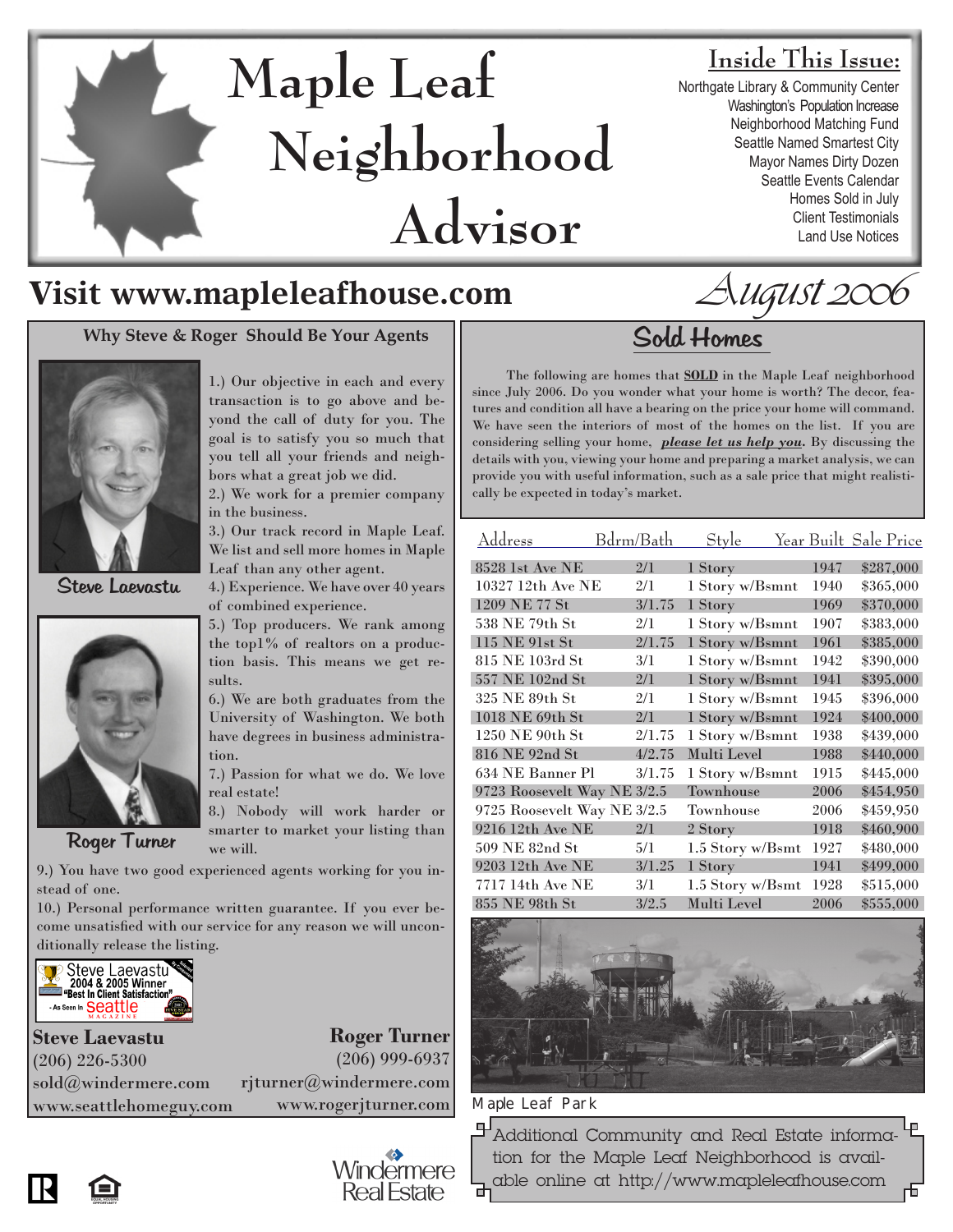## **SEATTLE EVENTS CALENDAR**

#### September 2nd - 4th

Bumbershoot®**: Seattle's Music & Arts Festival is now in its 36th year. Since 1971, Bumbershoot has drawn artists representing the best in music, film, comedy, spoken word, dance, visual, performance, and literary arts to the Seattle Center over Labor Day weekend. North America's largest urban arts festival, Bumbershoot takes place in the heart of the city at the 74-acre** Seattle Center**. 150,000 visitors from near and far spend the weekend reveling in the world of Bumbershoot, experiencing everything from regional favorites to international superstars across all arts disciplines.**

#### Featured Artists

**Blondie • Steve Miller Band • Spoon • The New Pornographers • As I Lay Dying • The Thermals • Rishi Rich Project • Copeland • The Bellrays • Nomo • The Briefs • Decibel Showcase featuring Deadbeat, Lusine and Synthclub • Speaker Speaker • The Transmissionary Six • Mon Frere • Seattle Hip Hop Showcase featuring Macklemore, The Saturday Knights and Abyssinian Creole • The Can't See • PK & What Army? • Kane Hodder • Korby Lenker • Velella Velella • The Like • The Invisible Eyes • The Lonely H • New Fangs • The Hollowpoints • Daylight Basement • Seattle Jazz Showcase featuring Jim Knapp Orchestra, Kelley Johnson Quartet, Floyd Standifer, and John Bishop Group • Cancer Rising • Dub Championz • Go Like Hell • Johanna Kunin • Derby • West Valley Highway • The Swains • Romance • Izabelle • The Lonely Forest • Tor Dietrichson with Mambo Cadillac • Olympic Sound Collective • Randy Oxford Band • Electric Shades of Blue • Po'okela Street Band**  *http://www.bumbershoot.org/*

#### International Celeberations at The Seattle Center

#### August 12th

#### Cambodian Heritage Celebration:

**Clothing made of handmade silk; sophisticated dances accompanied by gongs and bamboo instruments, and fine crafts made of wood, stone and silver are part of this half-day event.** 

#### August 20th

BrasilFest: **Brazil's celebrated martial art and dance style, capoeira, is physically challenging and fascinating to watch. Spectacular costumes, folk and pop music, samba and danceable drum beats keep things hot and happening, rain or shine.**

#### August 26th

TibetFest: **Ritual and tradition are the heart of Seattle's annual TibetFest... where the modern and ancient combine in an effort to preserve Tibet's unique cultural identity. This free festival of performing groups share centuries old stories and legends through song and rhythmic movements, wearing symbolic masks and authentic costumes. A Tibetan-style bazaar with handmade crafts, prayer flags and more. Children's activities and food are available all weekend.**

#### September 9th

#### Korean Cultural Celebration:

**Ch'usok, or Harvest Festival Day, gives thanks for a good harvest. Folk songs, dance, Tae Kwon Do demonstrations, film and exhibits depict a cultural evolution over thousands of years. Produced by the Korean-American Art & Cultural Association. More information avail- able at** *http://www.koamartists.org*

#### **New Northgate Branch, Community Center and Park Open July 15**

Construction of the new branch library, community center and park at Fifth Avenue Northeast and Northeast 105th Street is in the final stages. Staff will move into the library and community center this month to make the new facilities ready to open to the public on July 15.

The Seattle Department of Transportation completed the Fifth Avenue Streetscape project this month, which created a safe, pedestrian-friendly street that accommodates all types of transportation. Improvements include landscaping medians, widened sidewalks, new trees and a pedestrian promenade with an improved crosswalk connecting the new community center and library to the Northgate Mall.

The project includes a 10,000-square-foot library, a 20,000-square-foot community center and a 1.67-acre park on the site of the former Goodyear store at Fifth Avenue Northeast and Northeast 105th Street and the commercial site one lot north.

The Miller|Hull Partnership designed the buildings and the park to create an urban gathering place for the community. The library is prominently located along Fifth Avenue Northeast. The main reading space is focused toward the park. The community center is placed at the south end of the site with a children's play area to the north to maximize the green space devoted to the park.

The project also includes artwork for the branch library designed by glass and metal artist Dana Lynn Louis, of Portland, and artwork for the community center designed by Nikki McClure, a mixed-media artist from Olympia. The Office of Arts & Cultural Affairs manages the public art program for the Library and Parks.



Funding for the new facilities comes from several sources.

Voters in 1998 approved the Libraries for All bond measure, which included money to build a new library in Northgate. The \$6,693,570 branch will include a new collection capacity of 40,200 books and materials, reading and homework areas for children and youth, computers, instruction areas, and a meeting room.

In 1999, Seattle voters approved the community centers levy, which included money for a new community center in Northgate. The \$8.85 million community center offers activities such as teen camps, basketball leagues, classes, after-school programs, community meetings, and programs for seniors.

In 2000, Seattle voters approved the Pro Parks Levy, which included nearly money for a new park in Northgate. The \$4.8 million park plays an important part in addressing the open space needs of the densely developed neighborhood.

#### **Neighborhood Matching Funds Projects**

The Neighborhood Matching fund supports local grassroots action within neighborhoods. Neighborhood groups apply for grants from the fund and match them 1:1 with in-kind services, cash, or volunteer time. Volunteers design and build playgrounds, study and replant natural areas, buy athletic equipment and undertake many other types of community improvement projects. The project listed below is for the **Maple Leaf Community Garden and Park** 

#### **Project Description**

The focus of the Maple Leaf Community Garden design project is to transform a vacant site at 529 NE 103rd Street into a community garden and gathering place that offers a pleasant oasis and safe environment for people to garden, congregate, learn and enjoy respite from more active nearby areas. We have selected Barker Landscape Architects as our design consultant.

#### **Fund Raising**

We are already planning and initiating the next steps to make the garden a reality. On October 4, we submitted a letter of intent to apply for development funds from the Pro Parks Levy Opportunity Fund. Once the design plan is adopted and development costs are estimated, Maple Leaf will be in a position to submit a full application for Pro Parks Levy Opportunity Fund development funds and for a third matching fund grant for garden development funds. If awarded, these funds would become available in late 2005. We will also be seeking development funding from several other sources, including donations from our local residents. It is not too early to contribute to the garden development fund. Additionally, your donation will help us demonstrate strong neighborhood support for this project.

If you'd like to make a donation to the garden development fund, you can make your check payable to the Maple Leaf Community Garden Project and send it to: Maple Leaf Community Council, P.O. Box 75595, Seattle, WA 98175-0595. Remember, your donation is tax deductible.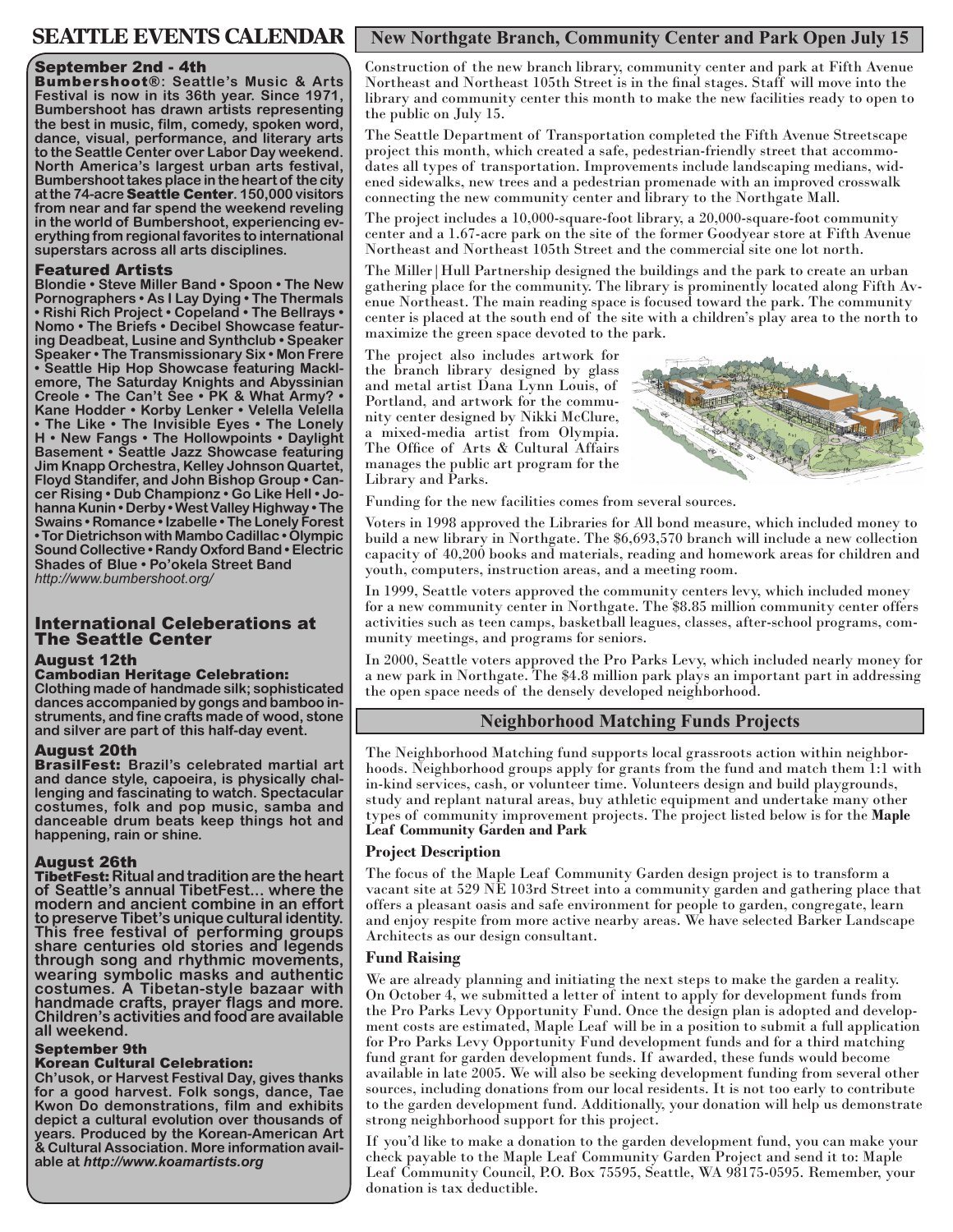#### **Land Use Notices**

The following are public notices of Seattle land use activities from the Department of Planning & Developement regarding applications, decisions, and other actions affecting the Maple Leaf neighborhood.

**Project Number:** *3005155* **Address:** *9610 Roosevelt Way NE* **Zone:** *L2, RC, NG* 

Land Use Application to subdivide one parcel into six unit lots. The construction of townhouses has been approved under Projects #6070142 and #6070143. This subdivision of property is only for the purpose of allowing sale or lease of the unit lots. Development standards will be applied to the original parcel and not to each of the new unit lots.

**Project Number:** *3005169* **Address:** *9600 Roosevelt Way NE* **Zone:** *L2, RC, NG*

Land Use Application to subdivide one parcel into six unit lots. The construction of townhouses has been approved under Projects #6070941 and #6070947. This subdivision of property is only for the purpose of allowing sale or lease of the unit lots. Development standards will be applied to the original parcel and not to each of the new unit lots.

#### **Mayor Names "Dirty Dozen" Mean Streets**

Mayor Greg Nickels today announced his list of the "Dirty Dozen" bad roads, missing sidewalks, ill-timed traffic signals and faded bike lanes around the city.

Topping the rogues' gallery was Wallingford's notorious 45th Street corridor, which carries an average of 23,700 cars a day. "Last month, I said, 'You find 'em, we'll fix 'em,' and we are going to start right here," Nickels said. "Later this summer, we are going to repave this stretch of road. That's one down and 11 to go."

The mayor worked with the Seattle Department of Transportation (SDOT) to select the projects on the "Dirty Dozen" list. In addition to 45th Street, the city will fix the following trouble spots around the city:

#### **Paving:**

• California Avenue Southwest (between Admiral Way Southwest and Southwest Edmunds Street)

- Northeast 65th Street (between Northeast Ravenna Boulevard and 35th Avenue Northeast)
- South Holgate Street repairs (between 6th Avenue South and Airport Way South)
- Montlake Boulevard East and East Lake Washington Boulevard repairs
- West McGraw Place (between Fifth Avenue West and West McGraw Street)

#### **Signal Retiming:**

- 12th Avenue South (between East Yesler Way and South Weller Street)
- North 46th Street (west of Aurora Avenue North)
- Improving Bike Trails and Cyclist Safety
- Dexter Avenue North will be re-striped to make it safer for cyclists.
- Chief Sealth Trail improvements
- New signal at North 145th Street and Linden Avenue North

#### **Sidewalks:**

• Building sidewalks 30th Avenue Northeast

The "Dirty Dozen" represent just a small portion of the city's transportation backlog. Currently, one-third of Seattle's bridges need major repair or replacement, and twothirds of Seattle's primary streets are past their intended life. Furthermore, one-third of city sidewalks are in poor condition, and most of the city's 586 retaining walls are in desperate need of replacement or repair.

#### **Seattle named America's Smartest City**

With the state lagging behind the rest of the nation in education funding, Mayor Greg Nickels today challenged lawmakers and officials in Olympia to increase spending on schools so that Washington will be among "The Top 10 by 2010." Seattle was recently named the smartest big city in the country because of its high concentration of college-educated residents.

"Seattle is proud to be home to so many talented and creative people," said Mayor Nickels. "Unfortunately our state is failing to make the same investment in the kids of Washington State. Washington ranks 42nd in its investment per student in our public schools. Every voter should demand from each state official a pledge, that by 2010, Washington will be in the top ten."

Earlier this week, Bizjournals.com ranked Seattle as the smartest city by analyzing U.S. Census Bureau data. They found that forty-seven percent of Seattle's adults hold bachelor's degrees, the strongest proportion of college-educated residents in any big city. It's nearly double the U.S. average of 24.4 percent. Seattle is second to Washington, D.C., in the share of people with advanced diplomas. Twenty-one percent of Washington's adults have earned graduate or professional degrees, followed by Seattle at 17 percent.

#### **SEATTLE EVENTS CALENDAR**

### International Celeberations at The Seattle Center ...continued

#### September 16th

Fiestas Patrias: **Celebrate independence and the broad diversity found within Mexican and Latin American culture with festive ma- riachi music, salsa and folk dances, authentic food and informative displays and activities. Produced by Seattle Fiestas Patrias. More information available at** *http://www.seattlefi- estaspatrias.org*

#### September 23rd

Italian Festival: **It's all about food, family and fun! Mouth-watering aromas, celebrity chef demonstrations, a bevy of Italian food merchants; tenors, sopranos and pop singers; Italian cars, puppet theatre a Grape Stomp and bocce – entertainment for all ages! Produced by Festa Italiana for the 18th year. More informa- tion available at** *http://www.festaseattle.com*

#### Fisherman's Fall Festeval September 9th 2006

**Join the fun-filled family celebration of the return of our local fishing fleet that homeports at Fishermen's Terminal.**

**Free admission & Free live entertainment on two stages • Fun for kids with miniature boat building, face painting, clowns, fish art and more • Wild salmon fillet challenge • Oyster "Shuck 'n Shoot" • Barbecue competition • Survival suit team races • J P Patches • Sea Explorer Scouts ships • Model boat demonstrations • Seafood Association exhibits • Outdoor salmon barbecue • Northwest Tasting Garden**  *http://www.seattlefishermensmemorial.org/events. html*

#### Fremont Octoberfest September 23rd-25th

**New this year there will be Urban Carnival with classic carnival rides for both adults and children. Long standing Oktoberfest favorites will be returning as well. There will be live music on two stages, the Stranger Microbrew Garden, a wide assortment of local arts and crafts, imported treasures, and festive treats as well as traditional German food. The Fremont Arts Council once again brings us their Annual Texas Chainsaw Pumpkin Carving Contest.The street fair, kids area and music are FREE for everyone to enjoy! Admission to the Stranger Microbrew Garden is \$20. This is a "rain or shine" event.**  *http://www.fremontoktoberfest.com/*

Seattle Neighborhood Farmers Markets **bring Washington State farmers into the city to sell their farm fresh produce. By providing direct-sale opportunities for local farmers, in-city farmers markets ensure that farmers continue farming our precious rural farmlands, keeping them economically viable and intact.** 

**Fremont - Sundays, 10 a.m.-5 p.m. Ballard - Sundays,10 a.m. - 4 p.m. Broadway – Sundays, 11am-3pm Columbia City – Wednesdays, 3-7pm Lake City – Thursdays, 3-7pm Magnolia - Saturdays, 10-2pm U. District – Saturdays, 9am-2pm West Seattle – Sundays, 10am-2pm**